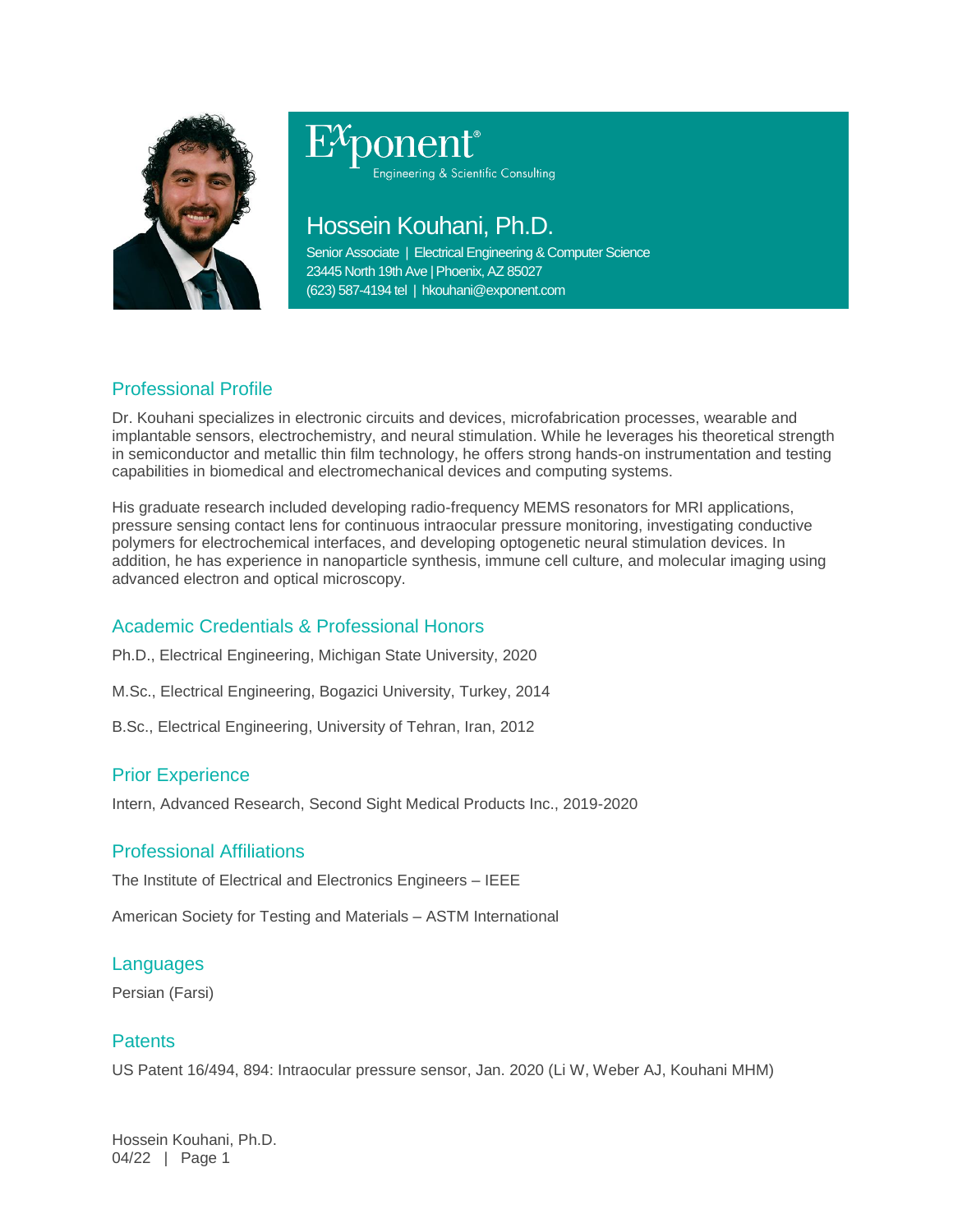#### **Publications**

Kouhani MHM, Istomin A, Datta P, Talbot N, Hybrid Chemomechanical Promotion of PEDOT Adhesion onto Flexible Microelectrode Arrays for Chronic Neural Stimulation, bioRxiv; 2020

Kouhani MHM, Wu J, Tavakoli A, Weber AJ, Li W, Wireless, passive strain sensor in a doughnut-shaped contact lens for continuous non-invasive self-monitoring of intraocular pressure, Lab on a Chip, 2020, 20 (2), 332-342

Kouhani MHM, Luo R, Madi F, A, Weber AJ, Li W, A wireless, smartphone controlled, battery powered, head mounted light delivery system for optogenetic stimulation, 40th Annual International Conference of the IEEE Engineering in Medicine and Biology Society (EMBC), 2018, 3366-3369

Gibson DJ, Schultz G, Kouhani MHM, Li W, Liu X, Lilihoj PB, Wireless Biosensor on Dressing for Rapid Measurements of Wound Biomarkers, Wound Repair and Regeneration, 2018, Vol. 26, A42

Kouhani MHM, Weber AJ, Li W, Wireless intraocular pressure sensor using stretchable variable inductor, IEEE 30th International Conference on Micro Electro Mechanical Systems (MEMS), 2017, 557-560

Kouhani MHM, Weber AJ, Li W, Integrated Silicon Photovoltaics on CMOS With MEMS Module for Catheter Tracking, Journal of Lightwave Technology, 2015, Vol. 33, 3426-3432

Mehri M, Sarvari R, Kouhani MHM, Shariati Z, VLSI interconnect issues in definitive and stochastic environments, Microelectronics Journal, 2015, Vol. 46, 351-361

Kouhani MHM, Cakaci AU, Kusakci E, Torun H, Yalcinkaya AD, Design, Fabrication and Characterization of RF MEMS Resonator for Catheter Localization under MRI, 25th Micromechanics and Microsystems Europe Conference, 2014

Cakaci AU, Kouhani MHM, Torun H, Yalcinkaya AD, Design, An Electromagnetic MEMS-Based Resonator Design for Catheter Tracking in MRI 24th Micromechanics and Microsystems Europe Conference, 2013

Mehri M, Sarvari R, Kouhani MHM, Masoumi N, Sarvari R, New approach to VLSI buffer modeling considering overshooting effect, IEEE Transactions on very large scale integration (VLSI) systems, 2012, Vol. 21, 1568-1572

#### **Presentations**

Kouhani MHM, Luo R, Madi F, A, Weber AJ, Li W, A wireless, smartphone controlled, battery powered, head mounted light delivery system for optogenetic stimulation, 40th Annual International Conference of the IEEE Engineering in Medicine and Biology Society (EMBC), Hawaii, USA, 2018

Kouhani MHM, Weber AJ, Li W, Wireless intraocular pressure sensor using stretchable variable inductor, IEEE 30th International Conference on Micro Electro Mechanical Systems (MEMS), Las Vegas, USA, 2017

Cakaci AU, Kouhani MHM, Torun H, Yalcinkaya AD, Design, An Electromagnetic MEMS-Based Resonator Design for Catheter Tracking in MRI 24th Micromechanics and Microsystems Europe Conference, Helsinki, Finland, 2013

#### Peer Reviewer

IEEE Transactions on Biomedical Engineering

Hossein Kouhani, Ph.D. 04/22 | Page 2